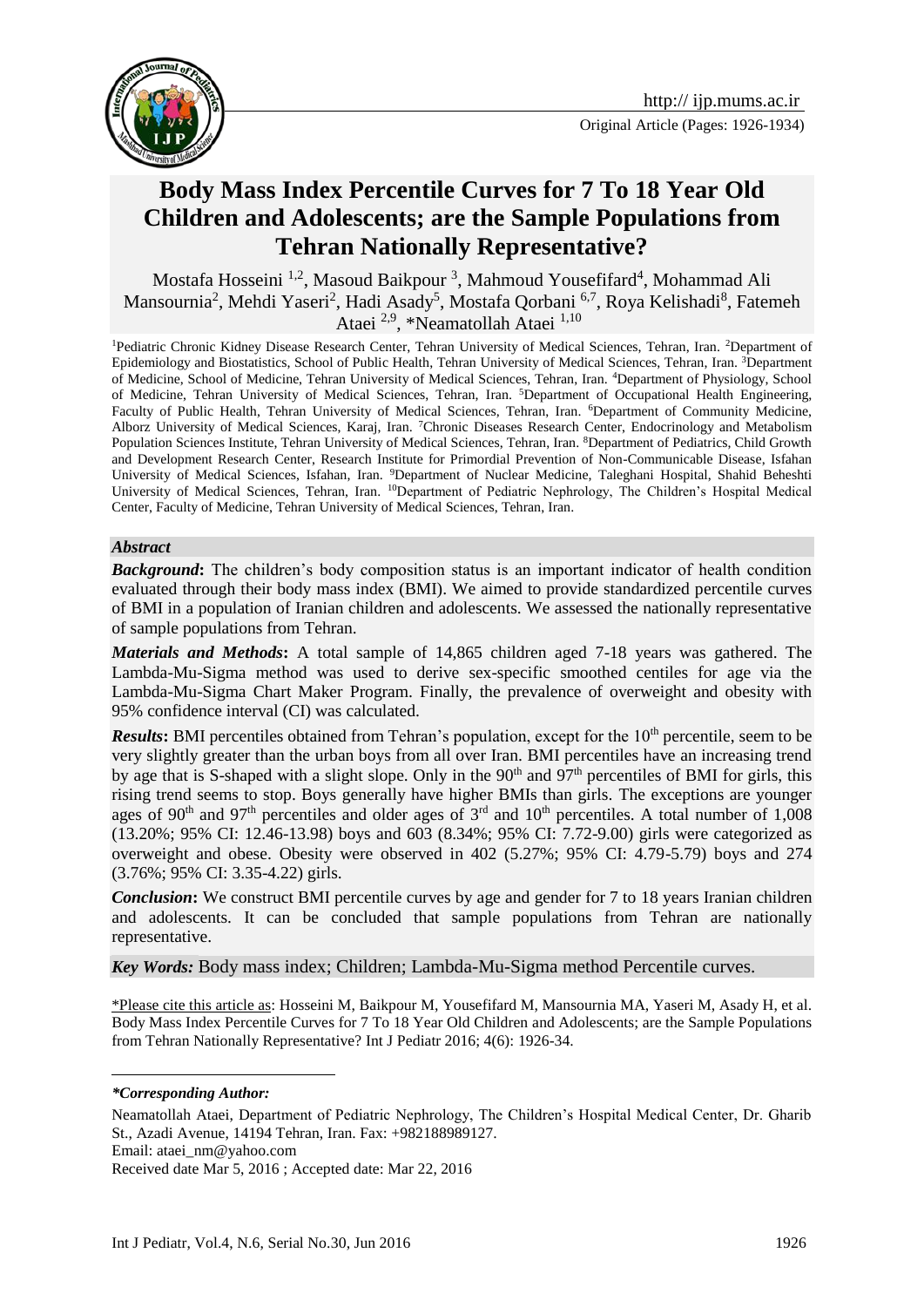### **1- INTRODUCTION**

 For many years most researches all over the world had been focusing on poverty and malnourishment but recently strong evidence have surfaced indicative of a shift toward obesity and overweight, particularly in developing countries [\(1-3\)](#page-7-0). Both malnutrition and obesity are major health problems especially among children and adolescents [\(3,](#page-7-1) [4\)](#page-7-2). Other than the immediate consequences of obesity in children such as elevated lipid concentrations, high blood pressure and psychological problems [\(5,](#page-7-3) [6\)](#page-7-4) overweight in childhood is also related to morbidity and mortality rates in adulthood since body weight and composition in childhood are both known to be important determinants of obesity in adulthood [\(7,](#page-7-5) [8\)](#page-7-6). On the other hand malnutrition was reported by World Health Organization (WHO) to be associated with over half of child deaths in developing countries in 2015 [\(9\)](#page-7-7). Malnourished children present a wide variety of physical and developmental manifestations such as immunologic impairments, developmental delay, permanent cognitive deficits and behavioral changes including irritability, apathy, anxiety and attention deficits [\(10-](#page-7-8) [14\)](#page-7-8).

So having a clear perception of the children's body composition status seems to be of utmost importance for the policy makers to take measures against these costly problems. Many methods have been proposed to assess the body composition in children and adolescents, of which body mass index (BMI) was found to be the most practical in clinical settings [\(15-17\)](#page-7-9).

For anthropometric indices such as BMI to be applicable in practice in the pediatric age group, standards should better be defined by age and gender, based on local data [\(15,](#page-7-9) [16\)](#page-7-10). Therefore, BMI reference percentiles have been published in many different regions such as North America [\(18\)](#page-7-11), France [\(19\)](#page-7-12), Britain [\(20\)](#page-8-0), Italy [\(15\)](#page-7-9),

Germany [\(21\)](#page-8-1), Turkish [\(22\)](#page-8-2) and Sweden [\(23\)](#page-8-3). Similar survey has also been conducted in Iran in 1990-1991 by Hosseini et al. on a population of 3,301 subjects aged 2-18 years from Tehran [\(24\)](#page-8-4). Constructing standard curves requires large and representative sample size [\(25\)](#page-8-5). To achieve this goal, we need participants from all around the country which requires spending resources (staffing, time, money, and etc). However, even in these cases large percentage of missing data are unavoidable [\(26\)](#page-8-6). Therefore, some studies suggest to overcome this problem, by taking data from the capital of countries as a representative population for construction of the national norms; as the capital cities accepts immigrants from all parts of the country [\(27\)](#page-8-7). However, such study on anthropometric indices for representativeness of Tehran based on large independent studies has not been carried out. Therefore, the present study was designed with two aims: **First**, to determine whether data on BMI of children and adolescence from Tehran can be representative of the whole country? **Second**, to compare BMI curves based on Tehran population with percentile curves produced by the Centers for Disease Control and Prevention (CDC).

## **2- MATERIALS AND METHODS**

## **2-1. Study population**

 To assemble a total sample of 14,865 children and adolescents aged 7 to 18 years, data from two cross-sectional studies were used. The first study sampled 8,848 primary school children aged 7-12 from Tehran during November 2000 to November 2002. Also conducted in Tehran, the second survey collected data from 6,017 secondary school children and adolescents aged 12-18 in 2004. The criteria for being healthy and full detail of procedure of measurement of weight and height are reported in previous studies [\(28-](#page-8-8) [30\)](#page-8-8).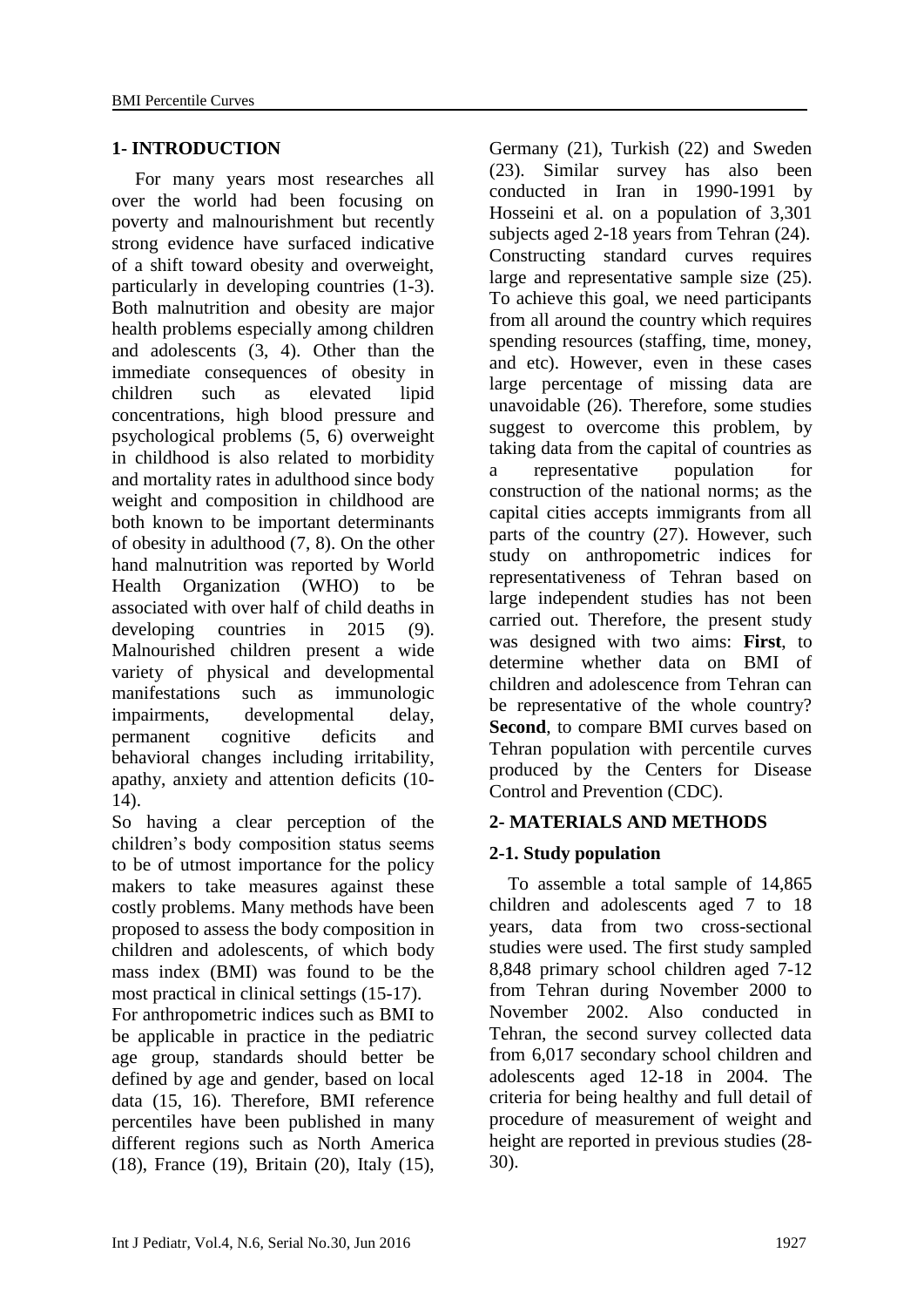# **2-2. Measurements**

Trained medical staffs measured height and weight data. Height was measured in centimeters using a stadiometer (SECA Model 207 Germany) with the subject barefoot, standing upright with the heels and back against a vertical scale. Without shoes and heavy outer clothing, weight was measured on a balanced scale (SECA Model 710 Germany) which was daily calibrated. Body Mass Index (BMI) was calculated as the individual's body mass (kg) divided by the square of their height  $(m<sup>2</sup>)$ . To evaluate the representativeness of the mentioned sample, we compared it with the data gathered by Kelishadi et al. through the first Childhood and Adolescence Surveillance and Prevention of Adult Non-communicable diseases (CASPIAN) survey, conducted in a national setting [\(31\)](#page-8-9).

# **2-3. Statistical analysis**

Since CASPIAN-I survey was conducted on the age group of 6 to 18 years, to compare our data with them, agecompatible subjects were chosen from our survey including the children and adolescents aged 7 to 18 years old. The average differences of BMI percentiles by gender and area between these two datasets are calculated. The figures are calculated by subtracting CASPIAN-I results from our results.

STATA (version 12.0) was used to compute descriptive statistics and to produce the graphs. To develop age-related percentiles for both genders and to smooth and fit the model, Lambda-Mu-Sigma Chart Maker Program [\(32\)](#page-8-10) was used. The Lambda-Mu-Sigma (LMS) method of Cole and Green was used to derive sex-specific smoothed centiles for age [\(33\)](#page-8-11). In this method three curves are utilized to demonstrate the trend of changes in BMIs of the study population; the L, M and S curves define the skewness, the median and the coefficient of variation,

respectively, as functions of age. Age-and gender-specific percentiles  $(3<sup>rd</sup>, 10<sup>th</sup>, 25<sup>th</sup>,$  $50<sup>th</sup>$ ,  $75<sup>th</sup>$ ,  $90<sup>th</sup>$ , and  $97<sup>th</sup>$ ) of BMI were constructed for both our study population from Tehran and study population of the CASPIAN-I survey in 2003-2004 using Lambda-Mu-Sigma Chart Maker Program. Normality of the Z-Scores and goodnessof-fit were examined via de-trended Q-Q plot and Chi square test, respectively.

Finally, prevalence of obesity (BMI>95<sup>th</sup>) percentile) and overweight (BMI>85<sup>th</sup>) percentile) with 95% confidence interval (CI) was measured. Cut-off points for defining obesity and overweight were based on the center of disease control and prevention (CDC) standard values data [\(34\)](#page-8-12).

# **3- RESULTS**

Two cross-sectional surveys were combined to create a total sample of 14,865 children and adolescents aged 7 to 18 years. Baseline characteristics of the combined study are presented in (**Table.1)**.

From the total 7,635 boys included in this sample 4,505 (59.0%) were 7 to 12 years old and 3,130 (42.0%) were aged 13 to 18 years. 4,698 (64.98%) girls aged 7 to 12 years and 2,532 (35.02%) girls aged 13 to 18 years comprised the total 7,230 girls included in this survey. For boys and girls, the mean BMI of the 7 to 12 year old age group was 16.36±2.89 and 15.89±2.85, respectively. The mean BMI for the age groups of 13 to 18 were 21.05±4.10 (boys) and 19.82±3.70 (girls).

To evaluate the national representativeness of our study (the sample chosen from Tehran), we compared it with the national survey of CASPIAN-I. The average differences of BMI percentiles by gender and area between these two datasets are demonstrated in (**Table.2**). As presented, BMI percentiles obtained from Tehran's population, except for the  $10<sup>th</sup>$  percentile, seem to be very slightly greater than the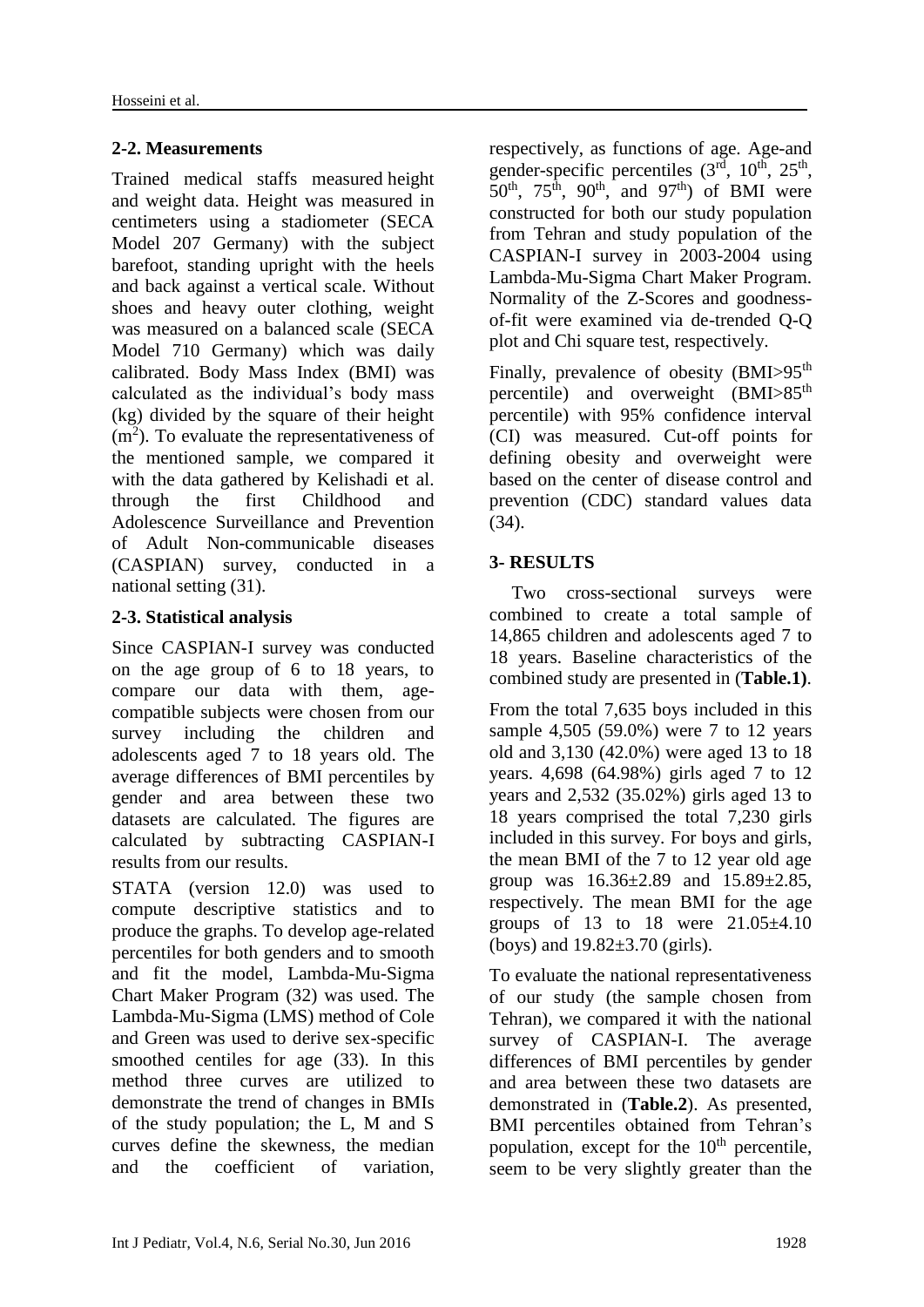urban boys from all over Iran although the average divergences are less than 0.3 kg/m<sup>2</sup> . However, all Tehran's percentiles are smaller than urban girls derived from CASPIAN-I study, at the most  $0.84 \text{ kg/m}^2$ . A total number of 1,008 boys (13.20%; 95% CI: 12.46-13.98) and 603 girls (8.34%; 95% CI: 7.72-9.00) were categorized as overweight and obese.

The prevalence of overweight and obesity in 7-12 and 13-17 years old boys were 9.68 (95% CI: 8.85-10.58) and 18.27 (95% CI: 16.96-19.66), respectively. The prevalence of overweight and obesity in 7- 12 and 13-17 years old girls were 6.92 (95% CI: 6.23-7.68) and 11.32 (95% CI: 10.19-12.67). In addition, obesity were observed in 402 (5.27%) boys (95% CI: 4.79-5.79) and 274 (3.76%) girls (95% CI: 3.35-4.22). The prevalence of overweight and obesity was higher in boys than the girls (**Table.1**).

Table.3 presents the  $3<sup>rd</sup>$ ,  $10<sup>th</sup>$ ,  $25<sup>th</sup>$ ,  $50<sup>th</sup>$ ,  $75<sup>th</sup>$ , 90<sup>th</sup>, and 97<sup>th</sup> percentiles of BMI by age and gender in participants. To create a better perception of this table, these values are depicted as curves and compared in (**Figure.1**). As can be seen, overall, BMI percentiles have an increasing trend by age that is S-shaped with a slight slope. Only in the  $90<sup>th</sup>$  and  $97<sup>th</sup>$  percentiles of BMI for girls, this rising trend seems to stop. In the  $3<sup>rd</sup>$ ,  $10<sup>th</sup>$  and  $25<sup>th</sup>$  percentiles, the differences between the two genders seem to be more prominent in younger ages, while these differences in the  $50<sup>th</sup>$ ,  $75<sup>th</sup>$ ,  $90<sup>th</sup>$  and  $97<sup>th</sup>$  percentiles are more significant in older ages and the curves tend to diverge more with increasing age and in higher percentiles. Boys generally have higher BMIs than girls. The exceptions are younger ages of 90<sup>th</sup> and  $97<sup>th</sup>$  percentiles and older ages of  $3<sup>rd</sup>$  and  $10<sup>th</sup>$  percentiles where girls show higher BMIs than compared to boys.

|                                                                  | Age (years)          |                      |  |  |  |  |
|------------------------------------------------------------------|----------------------|----------------------|--|--|--|--|
| Variables                                                        | $7 - 12$             | $13 - 18$            |  |  |  |  |
| Children included, (number)                                      |                      |                      |  |  |  |  |
| <b>Boys</b>                                                      | 4505                 | 3130                 |  |  |  |  |
| Girls                                                            | 4698                 | 2532                 |  |  |  |  |
| Weight, mean (SD), kg                                            |                      |                      |  |  |  |  |
| <b>Boys</b>                                                      | 29.50 $(\pm 8.38)$   | 58.33 $(\pm 15.15)$  |  |  |  |  |
| Girls                                                            | 27.73 $(\pm 7.92)$   | 48.28 $(\pm 11.51)$  |  |  |  |  |
| Height, mean (SD), cm                                            |                      |                      |  |  |  |  |
| <b>Boys</b>                                                      | 133.2 $(\pm 10.3)$   | $165.6 \ (\pm 11.5)$ |  |  |  |  |
| Girls                                                            | 131.0 $(\pm 10.3)$   | 155.3 $(\pm 8.7)$    |  |  |  |  |
| BMI, mean (SD), kg/m2                                            |                      |                      |  |  |  |  |
| <b>Boys</b>                                                      | $16.36 \ (\pm 2.89)$ | $21.05 \ (\pm 4.10)$ |  |  |  |  |
| Girls                                                            | $15.89 \ (\pm 2.85)$ | 19.82 $(\pm 3.70)$   |  |  |  |  |
| Overweight and obese, n (weighted % of 7635 boys and 7230 girls) |                      |                      |  |  |  |  |
| <b>Boys</b>                                                      | 436 (9.68)           | 572 (18.27)          |  |  |  |  |
| Girls                                                            | 325 (6.92)           | 288 (11.37)          |  |  |  |  |
| Obese, n (weighted % of 7635 boys and 7230 girls)                |                      |                      |  |  |  |  |
| <b>Boys</b>                                                      | 171 (3.80)           | 231 (7.38)           |  |  |  |  |
| Girls                                                            | 182 (3.87)           | 92(3.63)             |  |  |  |  |

**Table 1:** Baseline characteristics of the reference population of children and adolescents (7635 boys and 7230 girls and aged 7–18 years)

SD: Standard deviation.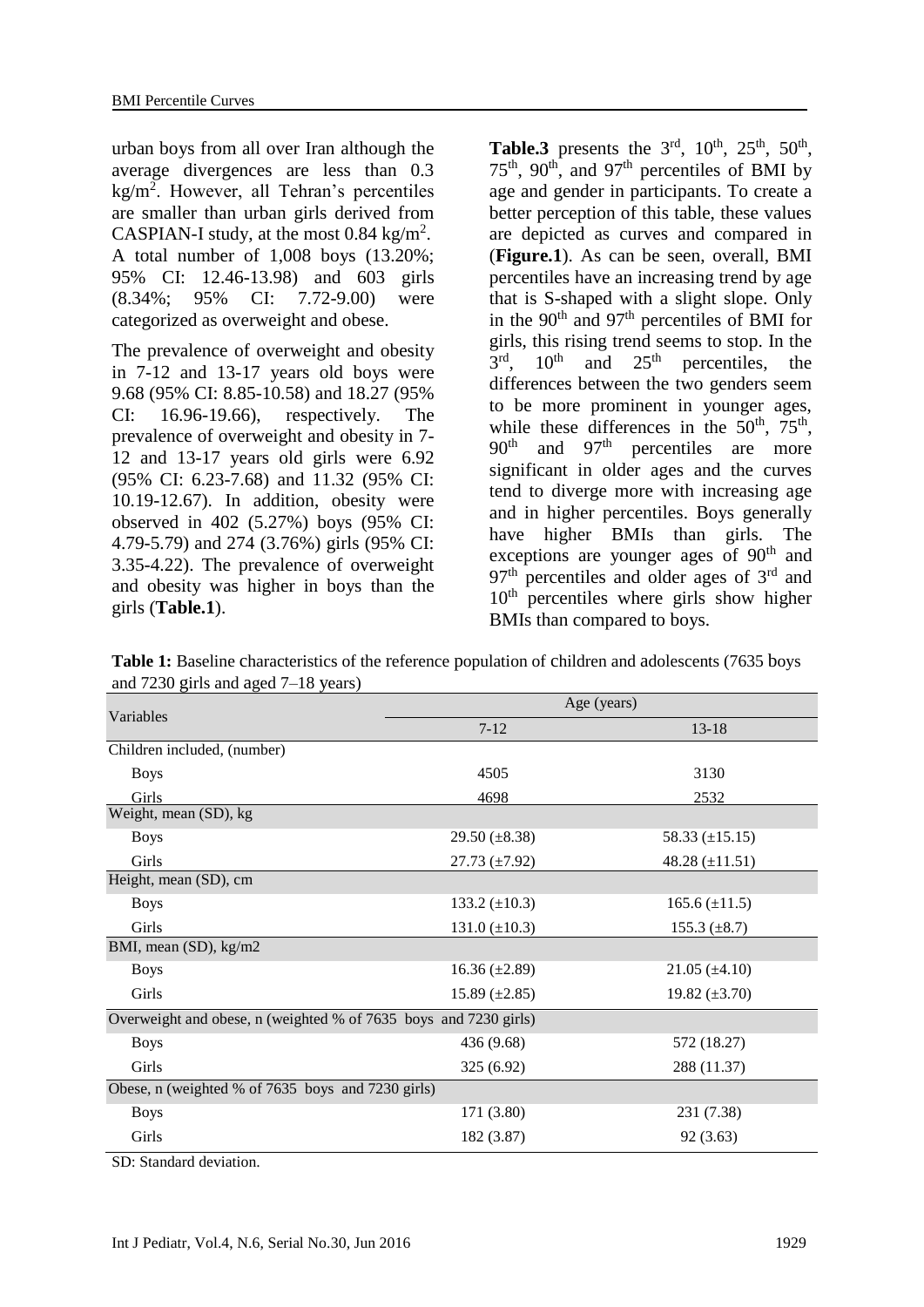| Gender & area |                 |                  |                  | Percentiles      |                  |                  |                  |
|---------------|-----------------|------------------|------------------|------------------|------------------|------------------|------------------|
|               | 3 <sup>rd</sup> | 10 <sup>th</sup> | 25 <sup>th</sup> | 50 <sup>th</sup> | 75 <sup>th</sup> | 90 <sup>th</sup> | 97 <sub>th</sub> |
| Boy           |                 |                  |                  |                  |                  |                  |                  |
| Urban Iran    | 0.102           | $-0.006$         | 0.1654           | 0.152            | 0.213            | 0.298            | 0.022            |
| All over Iran | 0.343           | 0.244            | 0.257            | 0.137            | 0.244            | 0.584            | 0.859            |
| Girls         |                 |                  |                  |                  |                  |                  |                  |
| Urban Iran    | $-0.171$        | $-0.225$         | $-0.287$         | $-0.456$         | $-0.572$         | $-0.580$         | $-0.840$         |
| All over Iran | $-0.189$        | $-0.243$         | $-0.272$         | $-0.396$         | $-0.414$         | $-0.518$         | $-0.856$         |

**Table 2:** Average differences of BMI percentiles based on Tehran data and CASPIAN-I according to gender and area

Table 3: Percentile values of body mass index (kg/m2) by age and gender for Iranian children

| Age            | Number | Percentiles     |                  |                  |                  |                  |                  |                  |
|----------------|--------|-----------------|------------------|------------------|------------------|------------------|------------------|------------------|
| (year)         |        | 3 <sup>rd</sup> | 10 <sup>th</sup> | 25 <sup>th</sup> | 50 <sup>th</sup> | 75 <sup>th</sup> | 90 <sup>th</sup> | 97 <sup>th</sup> |
| <b>Boys</b>    |        |                 |                  |                  |                  |                  |                  |                  |
|                |        |                 |                  |                  |                  |                  |                  |                  |
| $\overline{7}$ | 494    | 12.07           | 12.71            | 13.56            | 14.54            | 15.91            | 17.53            | 19.32            |
| 8              | 701    | 12.27           | 12.97            | 13.89            | 14.98            | 16.49            | 18.30            | 20.35            |
| 9              | 764    | 12.50           | 13.26            | 14.26            | 15.46            | 17.12            | 19.14            | 21.48            |
| 10             | 990    | 12.76           | 13.58            | 14.67            | 15.98            | 17.82            | 20.07            | 22.74            |
| 11             | 1096   | 13.14           | 14.03            | 15.21            | 16.66            | 18.69            | 21.20            | 24.24            |
| 12             | 460    | 13.68           | 14.66            | 15.94            | 17.54            | 19.79            | 22.58            | 26.02            |
| 13             | 554    | 14.33           | 15.38            | 16.78            | 18.52            | 20.99            | 24.06            | 27.88            |
| 14             | 521    | 14.91           | 16.03            | 17.52            | 19.39            | 22.03            | 25.32            | 29.43            |
| 15             | 537    | 15.38           | 16.56            | 18.12            | 20.08            | 22.84            | 26.28            | 30.55            |
| 16             | 558    | 15.72           | 16.94            | 18.55            | 20.57            | 23.41            | 26.93            | 31.27            |
| 17             | 456    | 16.01           | 17.26            | 18.91            | 20.97            | 23.86            | 27.42            | 31.77            |
| 18             | 504    | 16.28           | 17.56            | 19.24            | 21.34            | 24.26            | 27.85            | 32.20            |
| Girls          |        |                 |                  |                  |                  |                  |                  |                  |
|                |        |                 |                  |                  |                  |                  |                  |                  |
| $\overline{7}$ | 489    | 11.53           | 12.36            | 13.22            | 14.38            | 15.96            | 17.81            | 19.78            |
| 8              | 700    | 11.62           | 12.50            | 13.42            | 14.66            | 16.37            | 18.38            | 20.57            |
| 9              | 835    | 11.81           | 12.74            | 13.73            | 15.07            | 16.91            | 19.10            | 21.54            |
| 10             | 985    | 12.15           | 13.14            | 14.20            | 15.64            | 17.64            | 20.03            | 22.74            |
| 11             | 1120   | 12.61           | 13.66            | 14.80            | 16.36            | 18.51            | 21.10            | 24.07            |
| 12             | 569    | 13.25           | 14.37            | 15.59            | 17.25            | 19.56            | 22.34            | 25.54            |
| 13             | 398    | 14.00           | 15.19            | 16.48            | 18.24            | 20.68            | 23.61            | 26.98            |
| 14             | 350    | 14.74           | 15.98            | 17.32            | 19.14            | 21.66            | 24.68            | 28.11            |
| 15             | 345    | 15.37           | 16.63            | 18.00            | 19.84            | 22.38            | 25.40            | 28.78            |
| 16             | 397    | 15.82           | 17.10            | 18.46            | 20.28            | 22.79            | 25.74            | 28.99            |
| 17             | 441    | 16.16           | 17.43            | 18.77            | 20.55            | 22.99            | 25.83            | 29.10            |
| 18             | 601    | 16.46           | 17.71            | 19.02            | 20.76            | 23.12            | 25.85            | 29.15            |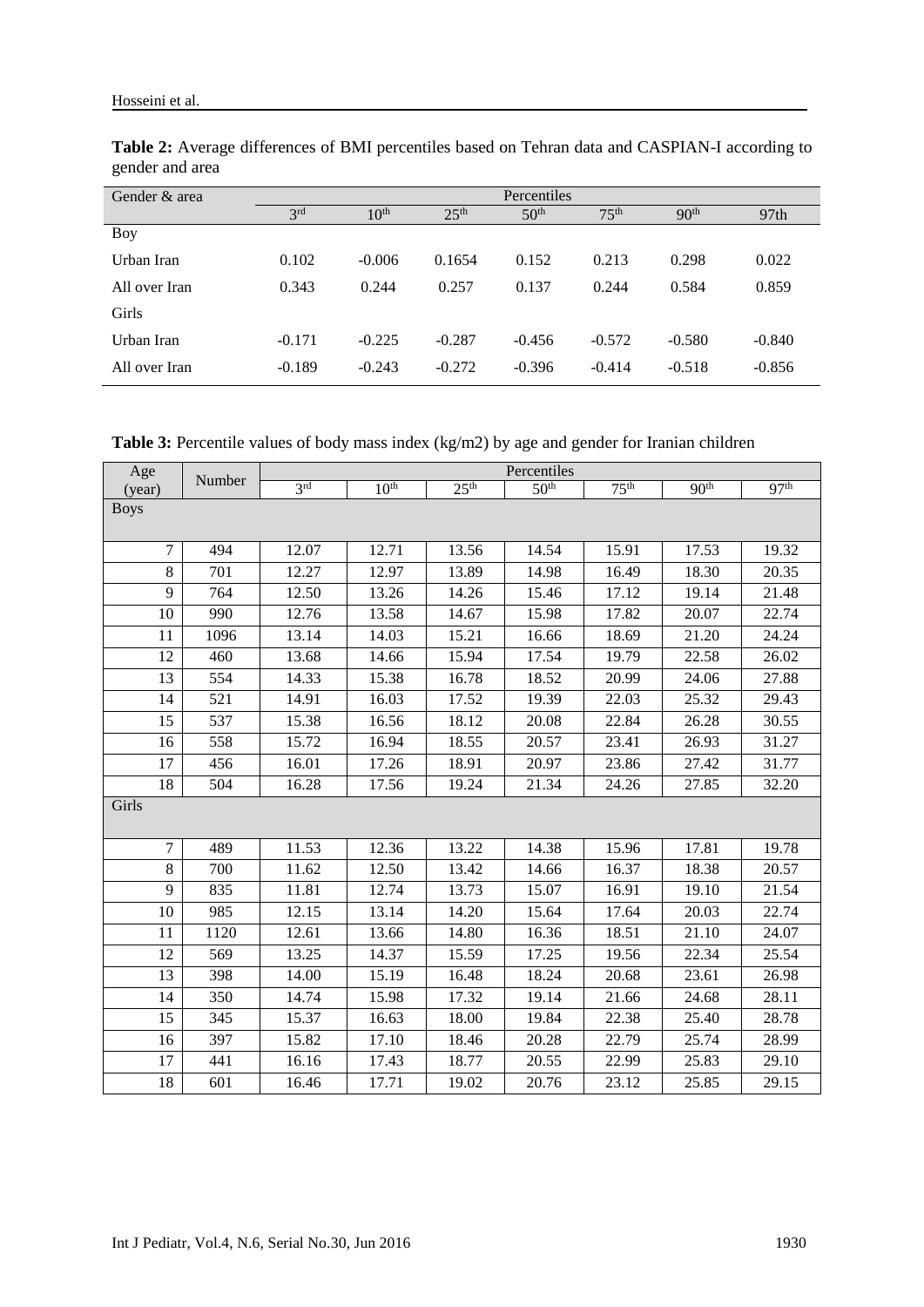

**Fig.1:** Comparison of BMI percentiles curves for Iranian boys and girls.

## **4- DISCUSSION**

 We construct BMI percentile curves by age and gender for 7 to 18 year old Iranian children and adolescents. The differences of these percentiles are in general negligible with CASPIAN I study. Therefore, it can be concluded that sample populations from Tehran are nationally representative.

Data gathered from 14,865, 7 to 18 years old children and adolescents of Tehran were used to develop BMI percentile curves by age and gender. As presented in (**Figure.2**), these curves are compared to the percentile curves produced by the CDC in 2000 [\(35\)](#page-8-13). As can be seen, in subjects younger than 12 years old in all the percentiles, our curves are lower than the CDC's data. In the  $3<sup>rd</sup>$ ,  $10<sup>th</sup>$ ,  $25<sup>th</sup>$ , and  $50<sup>th</sup>$ percentiles the trend continues to the age of 18 and the CDC's curves stay higher than ours all the way through, but the differences decrease and reaches its lowest around the age of 14 and then the curves diverge again. In the  $75<sup>th</sup>$ , 90<sup>th</sup>, and 97<sup>th</sup> percentiles our data exceeds the CDC's curves around the age of 12 and the differences reach their peaks nearly at the age of 15 and then curves converge again. The curves derived from our data seem to follow a sharper S-shaped slope compared to CDC's curves. The mentioned differences are very similar in both genders. The differences between the curves mentioned before the age of 12 can be attributed to a higher prevalence of malnutrition in our country during these ages. On another note all of these discrepancies might be due to differences in racial characteristics, diet and lifestyle. Further investigation is required to evaluate these hypotheses. This data shows the difference of BMI levels between Iranian and Americans children and adolescents and warrants specific normal BMI levels for Iranian population.

As explained, in order to evaluate the representativeness of this survey's study population for the whole country we compared our results to the study published by Kelishadi et al. in 2003-4 [\(31\)](#page-8-9). The survey, also known as CASPIAN-I, was conducted on a sample of 21,111, 6 to 18 year old students. The study population was selected through a multistage random cluster sampling from urban and rural areas of 23 provinces of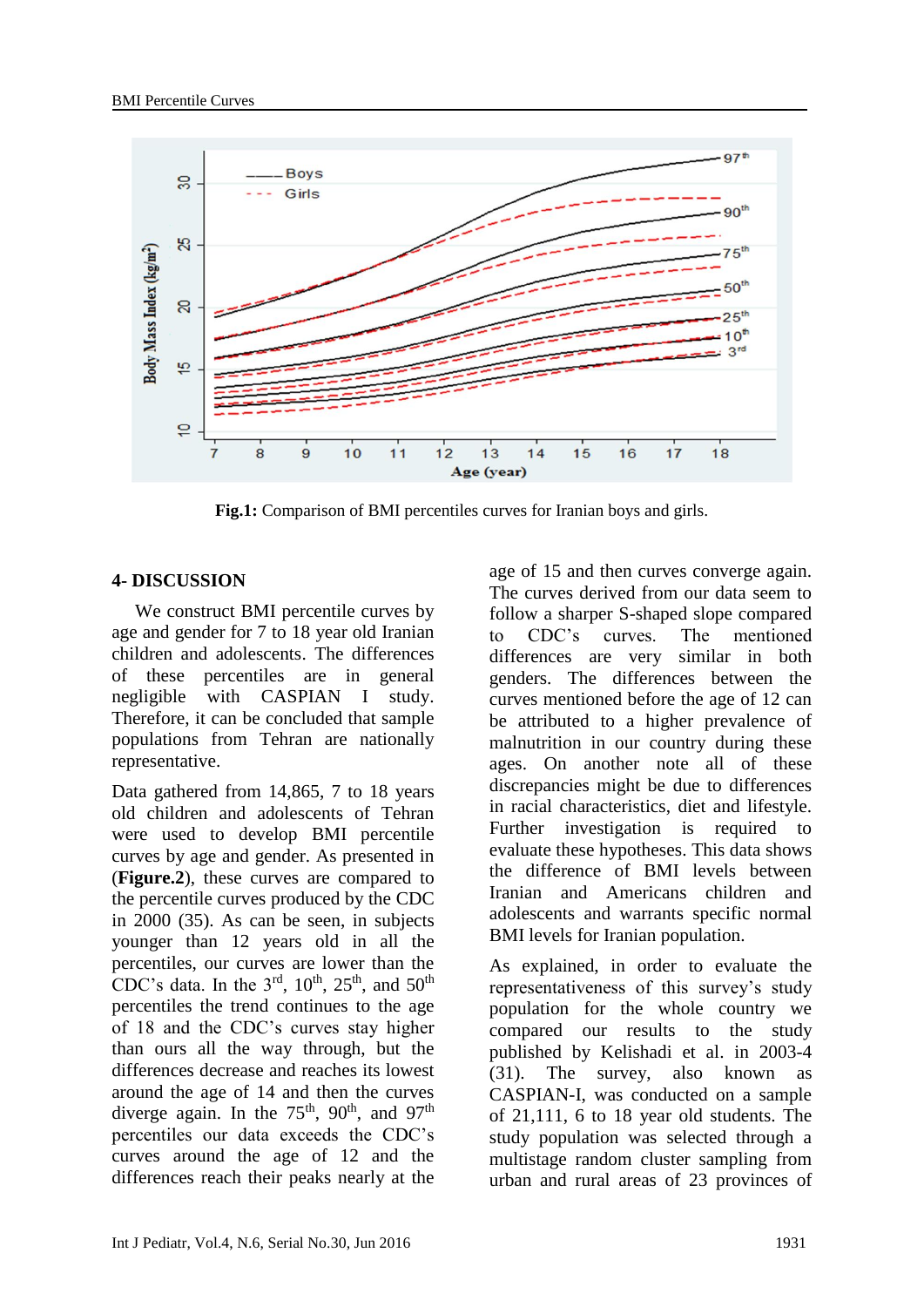Iran. Naturally the subjects aged 7 to 18 years old were selected from their study to be comparable with our study population. The differences are in general negligible and this suggests that our study population selected from Tehran, having evaluated a larger sample size, can be considered representative of the CASPIAN-I study population which assessed a smaller but national sample.

Representativeness of a sample from Tehran for the whole country has also been evaluated on data from national health survey in 1990-1991 by Hosseini et al. [\(36\)](#page-8-14) as was found in this survey, comparing our results with the CASPIAN I survey. Since same results are yielded through a time period of approximately 14 years and during this period, the differences have not expanded significantly, it can be hypothesized that this might go on through time and a sample chosen from the capital city will always be representative of the country's whole population.

Prevalence of obesity in present study was 5.27% and 3.76% in boys and girls, respectively. In line with our findings, Mirmohammadi et al. reported the prevalence of obesity were 3.75% and 2.71 in Iranian boys and girls, respectively [\(37\)](#page-8-15).

In addition Jafari-Adli et al. in their systematic review demonstrated that the range of national reported prevalence of obesity in national studies among children under-18 yours was 3.2-11.9% [\(38\)](#page-8-16). As you can be seen, the result of present study is close to other reports. The prevalence of overweight and obesity in boys were higher than girls.



**Fig.2:** Comparison of BM I percentiles of Iranian children and adolescence with center of disease control and prevention (CDC) standard values data  $(3<sup>rd</sup>, 10<sup>th</sup>, 25<sup>th</sup>, 50<sup>th</sup>, 75<sup>th</sup>, 90<sup>th</sup>$  and 97<sup>th</sup>).

#### **5- CONCLUSION**

 Data gathered from 14,865, 7 to 18 years old children and adolescents of Tehran were used to develop BMI percentile curves by age and gender. The differences of these percentiles are in general negligible with CASPIAN I study. Therefore, it can be concluded that sample populations from Tehran are nationally representative.

#### **6- CONFLICT OF INTEREST:** None.

#### **7- ACKNOWLEDGMENT**

The authors would like to thank all the children and adolescents who attended the study and their families for cooperation.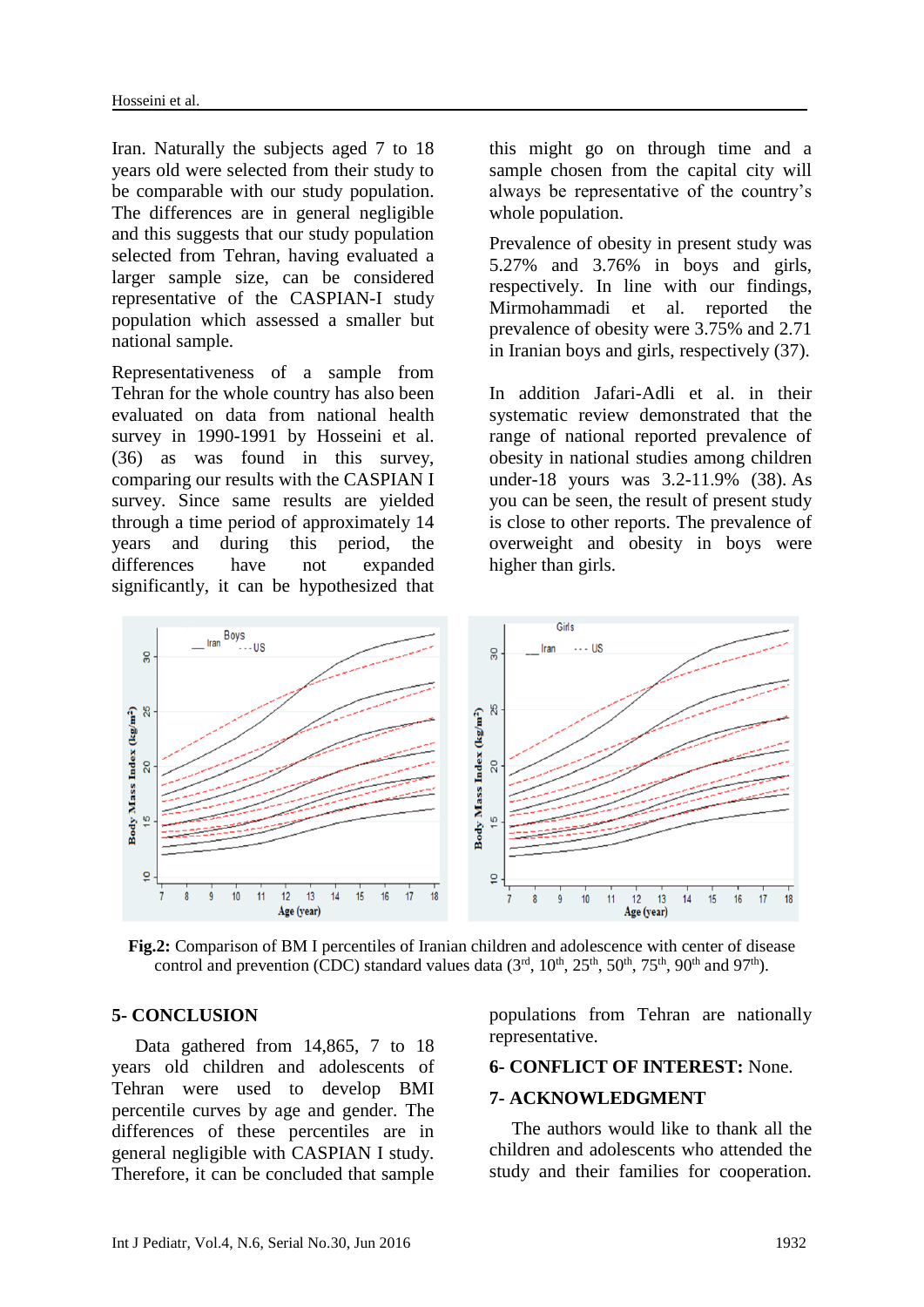This research has been supported by Tehran University of Medical Sciences & health Services grant (ID number: 93-03- 184-26493).

### **8- REFERENCES**

<span id="page-7-0"></span>1. Khodaee GH, Saeidi M. Increases of Obesity and Overweight in Children: an Alarm for Parents and Policymakers. Int J Pediatr. 2016;4(4):1591-601.

2. Ghane M, Aghayari A. Body Fat Percentage in Active and Inactive Students Using Anthropometric Parameters. Int J Pediatr. 2014;2(4.3):391-8.

<span id="page-7-1"></span>3. Sharafi S, Razi M, Pouresmail Z. Prevention of Malnutrition in Children, Slimming Yesterday, Obesity Today. Int J Pediatr. 2014;2(2.1):41.

<span id="page-7-2"></span>4. Sohrabi Z, Momenzadeh F, Aemmi SZ, Tabibi M, Musavi Z, Savabi M. Sociodemographic and Lifestyle Factors in Breastfeeding Mothers, Referring to Isfahan Health Centers. Int J Pediatr. 2016;4(2):1331- 7.

<span id="page-7-3"></span>5. Pires A, Martins P, Pereira AM, Marques M, Castela E, Sena C, et al. Childhood adiposity: being male is a potential cardiovascular risk factor. Eur J Pediatr. 2016;175(1):63-9.

<span id="page-7-4"></span>6. Cayres SU, Júnior IF, Barbosa MF, Christofaro DG, Fernandes RA. Breakfast frequency, adiposity, and cardiovascular risk factors as markers in adolescents. Cardiol Young. 2016;26(02):244-9.

<span id="page-7-5"></span>7. Moliner‐Urdiales D, Artero EG, Lee Dc, España‐Romero V, Sui X, Blair SN. Body adiposity index and all‐cause and cardiovascular disease mortality in men. Obesity. 2013;21(9):1870-6.

<span id="page-7-6"></span>8. Park M, Falconer C, Viner R, Kinra S. The impact of childhood obesity on morbidity and mortality in adulthood: a systematic review. Obes Rev. 2012;13(11):985-1000.

<span id="page-7-7"></span>9. World Health Organization. Obesity and overweight 2015. Available at: http://www.who.int/mediacentre/factsheets/fs3  $11/en/$ .

<span id="page-7-8"></span>10. Bisai S. Prevalence of Undernutrition among Santal Tribal Preschool Children of Paschim Medinipur District, West Bengal, India. Int J Pediatr. 2014;2(4.3):347-54.

11. Gheibi S, Kousehlou Z, Sahebazzamani Z. Oral Zinc Supplementation for the Treatment of Acute Diarrhea. Int J Pediatr. 2014;2(2.1):36-.

12. Shih A. The Invisible Problem: Malnutrition in the US and its Cognitive, Physical, and Psychosocial Effects in the Critical Developmental Years 2013. Available at:

https://repository.wlu.edu/handle/11021/26012 .

13. Bercaw-Pratt J. Puberty in Developmentally Delayed or Physically Challenged Patients. Female Puberty: Springer; 2014. p. 149-54.

14. Rytter MJH, Kolte L, Briend A, Friis H, Christensen VB. The immune system in children with malnutrition—a systematic review. PLoS One. 2014;9(8):e105017.

<span id="page-7-9"></span>15. Paviotti G, Monasta L, Ronfani L, Montico M, Copertino M, De Cunto A, et al. Body mass index curves for Italian preterm infants are comparable with American curves for infants born before 34 weeks of gestational age. Acta Paediatr. 2016;105(5):483-9.

<span id="page-7-10"></span>16. Blüher S, Molz E, Wiegand S, Otto K-P, Sergeyev E, Tuschy S, et al. Body mass index, waist circumference, and waist-toheight ratio as predictors of cardiometabolic risk in childhood obesity depending on pubertal development. The Journal of Clinical Endocrinology & Metabolism. 2013;98(8):3384-93.

17. Saki F, Ranjbar Omrani G, Dabbaghmanesh M. Comparison between BMI and Inverted BMI in Evaluating Metabolic Risk and Body Composition in Iranian Children. Int J Pediatr. 2016;4(4):1625-36.

<span id="page-7-11"></span>18. Rosner B, Prineas R, Loggie J, Daniels SR. Percentiles for body mass index in US children 5 to 17 years of age. The Journal of pediatrics. 1998;132(2):211-22.

<span id="page-7-12"></span>19. Rolland-Cachera M-F, Cole TJ, Sempe M, Tichet J, Rossignol C, Charraud A.